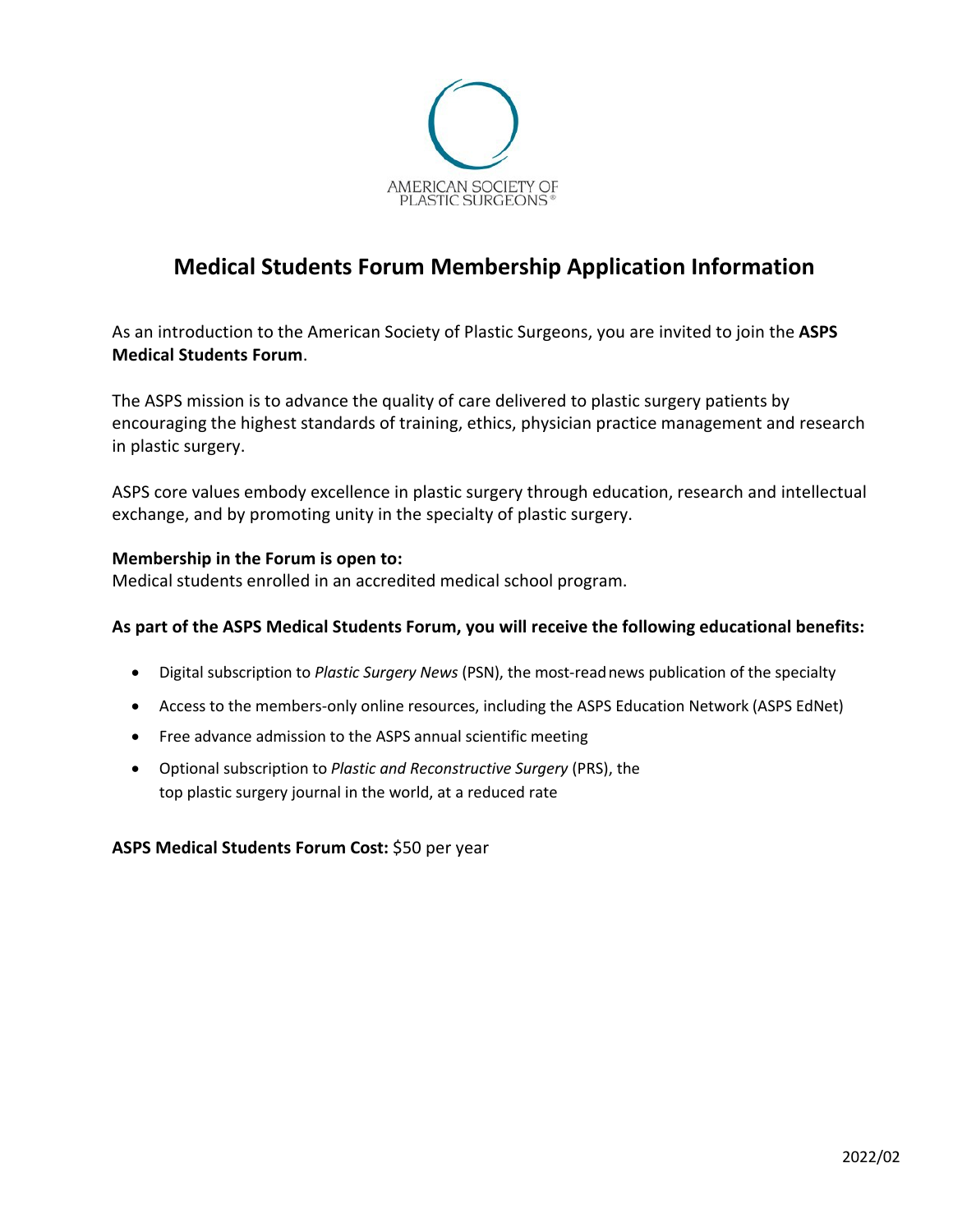

# **Medical Students Forum Membership Application**

(Please allow one week for subscription to begin)

| <b>FIRST NAME</b>                                                                                                                                                   | MIDDLE INITIAL | <b>LAST NAME</b>                                                                                   | <b>DATE</b>  |
|---------------------------------------------------------------------------------------------------------------------------------------------------------------------|----------------|----------------------------------------------------------------------------------------------------|--------------|
| <b>MAILING ADDRESS</b>                                                                                                                                              |                |                                                                                                    |              |
| <b>CITY</b>                                                                                                                                                         |                | <b>STATE</b>                                                                                       | ZIP CODE     |
| <b>TELEPHONE</b><br><b>CELL PHONE</b>                                                                                                                               |                | <b>EMAIL</b>                                                                                       |              |
| Gender (optional):<br>Male                                                                                                                                          | Female         | DATE OF BIRTH <b>And All Property Container and All Property</b>                                   |              |
| <b>MEDICAL SCHOOL</b>                                                                                                                                               |                |                                                                                                    | <b>PHONE</b> |
| MONTH/YEAR BEGAN TRAINING                                                                                                                                           |                | MONTH/YEAR EXPECTED GRADUATION                                                                     |              |
| \$50 Medical Students Forum annual fee<br>$-OR-$                                                                                                                    |                | \$225 Medical Students Forum annual fee with Plastic & Reconstructive Surgery journal subscription |              |
| Payment method will be sent after the application is submitted.<br>A copy of your medical school identification or a letter of qualification must be submitted when |                |                                                                                                    |              |

*applying for or renewing your subscription.*